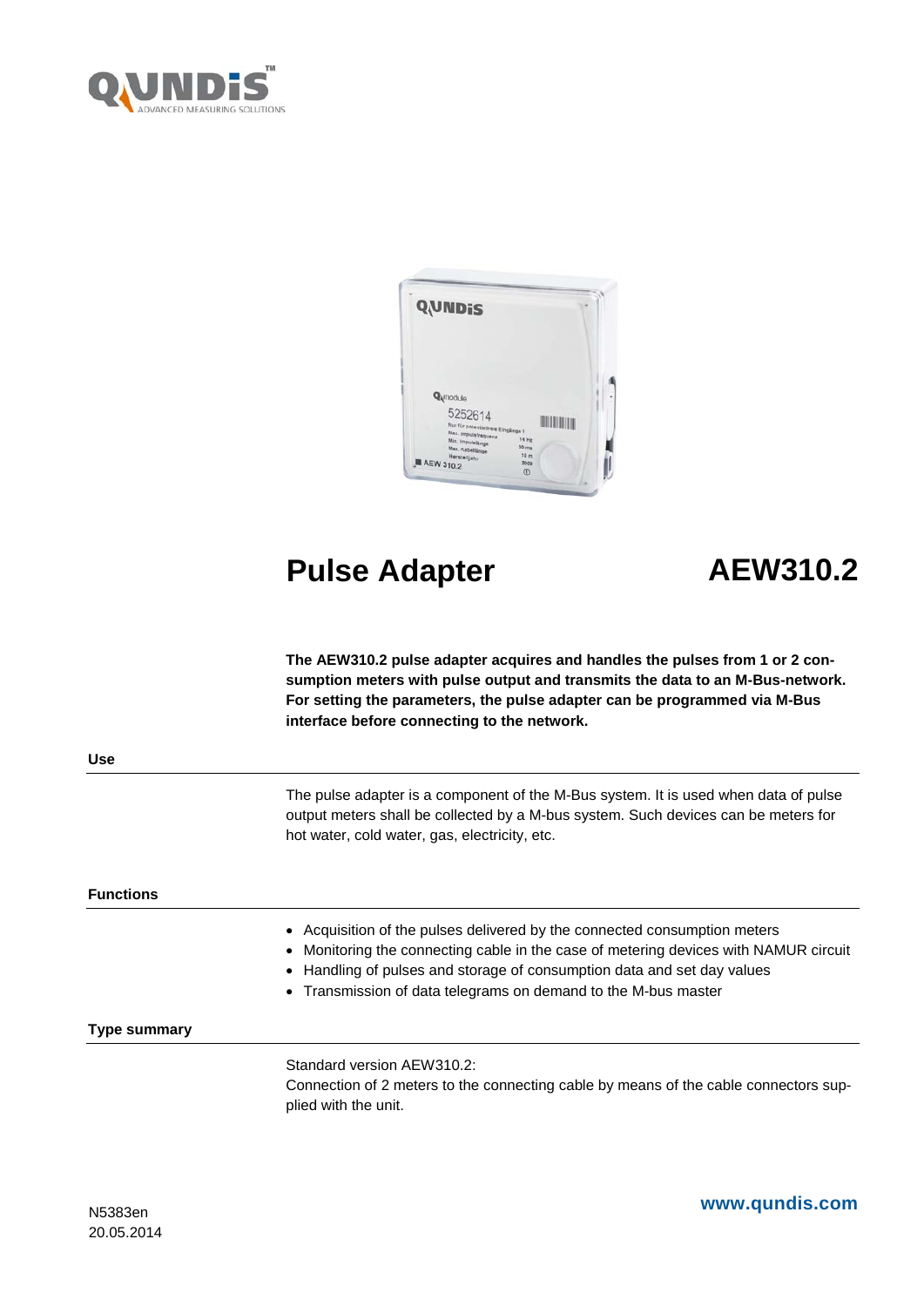### When ordering, please give type reference

#### **Equipment combinations**

When installing, the pulse adapter must be programmed with the data set delivered with the parameter setting software for the respective meter. If meters not contained in the meter data base shall be connected, a new data set must be requested from:

QUNDIS GmbH Sonnentor 2 99098 Erfurt / Germany Tel.: +49 361 26 280-0 Fax: +49 361 26 280-175 E-Mail: info@qundis.com

With the correct data set installed, the following types of meters can be connected:

- − Water meters with pulse output
- − Heat meters with pulse output
- − Gas meters with pulse output
- − Steam meters with pulse output
- − Electricity meters with S0 interface (note: an additional S0 converter is required, e.g. z.B. IC-2, available by Nordwestdeutsche Zählerrevision Ing. Aug. Knemeyer GmbH & Co. KG, Heideweg 33, 49196 Bad Laer)

#### **Technical design**

| The pulse adapter handles only pulses from potential-free pulse sources, according |  |  |  |
|------------------------------------------------------------------------------------|--|--|--|
| with the following specification:                                                  |  |  |  |

|                                                        | Pulse source                                                                                                                                                                                                    | limit values (if parameters are appropriately<br>set)                                                                                                     |                |  |
|--------------------------------------------------------|-----------------------------------------------------------------------------------------------------------------------------------------------------------------------------------------------------------------|-----------------------------------------------------------------------------------------------------------------------------------------------------------|----------------|--|
| blue / red<br>to AEW                                   | Electronic outputs                                                                                                                                                                                              | residual voltage when switched                                                                                                                            | < 0.7 V        |  |
|                                                        | (Open Collector,                                                                                                                                                                                                | max. frequency                                                                                                                                            | $<$ 17 Hz      |  |
| white                                                  | Open Drain)                                                                                                                                                                                                     | min. pulse width                                                                                                                                          | 30 ms          |  |
|                                                        | <b>Mechanical switches</b>                                                                                                                                                                                      | bounce time                                                                                                                                               | $< 1$ ms       |  |
|                                                        | (Reed contact, re-                                                                                                                                                                                              | max. frequency                                                                                                                                            | $< 2$ Hz       |  |
|                                                        | lays)                                                                                                                                                                                                           | min. pulse width                                                                                                                                          | 260 ms         |  |
| R <sub>1</sub>                                         | Mechanical switches                                                                                                                                                                                             | resistor R1                                                                                                                                               | $2.2 k\Omega$  |  |
| R <sub>2</sub>                                         | with NAMUR circuits                                                                                                                                                                                             | resistor R2                                                                                                                                               | 5.6 k $\Omega$ |  |
|                                                        | nected with the correct polarities:                                                                                                                                                                             | The inputs are protected against overvoltages. Open collector outputs must be con-<br>Channel 1: $+$ blue, ground white, Channel 2: $+$ red, ground white |                |  |
| Power supply                                           | The pulse adapter is powered by a lithium battery which has a service life of $12 + 1$ years.<br>It cannot be changed in the field. During connection to M-bus the pulse adaptor will be<br>powered from M-bus. |                                                                                                                                                           |                |  |
| Data transmission                                      | Data are transmitted inside M-Bus network to the central unit on demand                                                                                                                                         |                                                                                                                                                           |                |  |
| <b>Engineering notes</b>                               |                                                                                                                                                                                                                 |                                                                                                                                                           |                |  |
| Length of connecting<br>cable<br><b>Mounting notes</b> |                                                                                                                                                                                                                 | For immunity reasons, the total length of the connecting cable may not exceed 10 m.                                                                       |                |  |
|                                                        |                                                                                                                                                                                                                 |                                                                                                                                                           |                |  |

### **Electrostatic Sensitive Devices**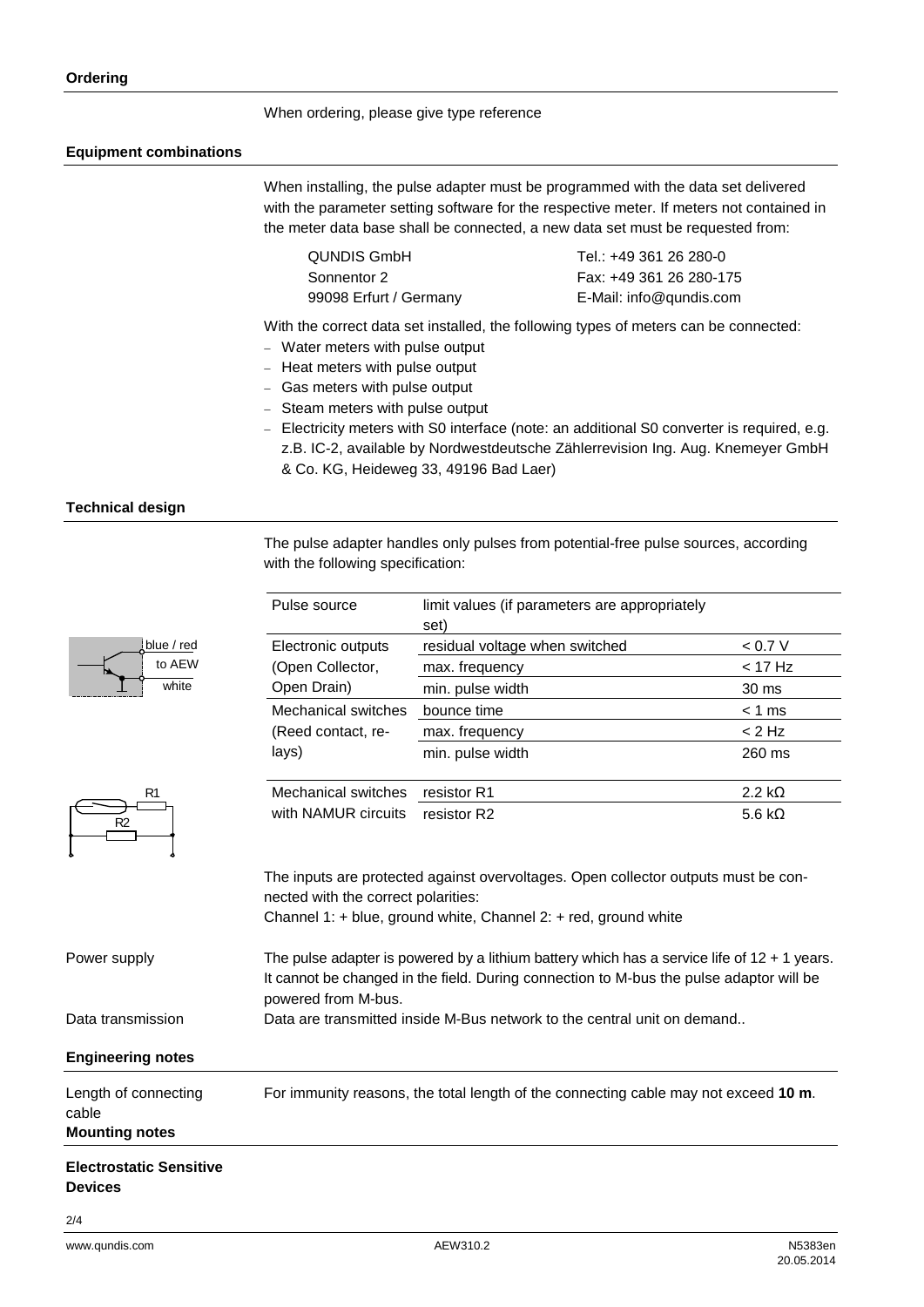

**Mounting**



All modules integrated in the meters are electrostatically endangered components. The freely accessible contacts (cable end, plug connector) are only partially protected against interference.

Skilled personnel should avoid wearing polyester clothing and shoes with plastic soles as this type of clothing promotes electrostatic charging.

Electrostatic charging of skilled personnel must be deflected when handling open components e.g. by touching an earthed piping system.

When installing the meter, insert 1 wire of the pulse adapter's connecting cable and 1 wire of the meter's connecting cable into one of the cable connectors supplied with the unit.

Then, squeeze the connector with a pair of pliers.

This connection cannot be separated and offers degree of protection IP54.



# **Commissioning notes**

Only for AEW310.2/DK:

With the housing cover open, insert the meter connecting cables with the O-ring from the rear of the unit into the cable strain relief and connect the cables to the terminal block. Then, close the housing.

The pulse adapter has to be programmed during installation. A first select the data set of the meter. Following data are determined:

- − Type of medium (gas, water, etc.), physical variable (kWh, m<sup>3</sup>, etc.) and pulse valency per input
- − Type of pulse source (Reed switch, Reed switch with NAMUR, Open Collector, etc.) per input

Then some additional data have to be programmed per input:

− Set day (1 set day per year), meter readings when commissioning the pulse adapter, meter number (identification number)

The parameterization has to be done via wire-bound (M-Bus) before connecting adapter to the network. For parameterization, a laptop (Windows XP), the ACT20 parameter setting software and the WFZ.MBM programming adapter or USB-Toolset WHZ3.USB are required.

# **Technical data**

| $\epsilon$ conformity         | 89/336/EEC (EMC directive)      |
|-------------------------------|---------------------------------|
| Degree of protection          | IP 54 to EN 60 529              |
| Safety class                  | III to EN 60 950                |
| Electromagnetic compatibility | EN 61000-6-2:2001               |
| Emissions                     | EN 55022:1998 +A1:2000 +A2:2003 |
| Immunity                      | EN 55024:1998 +A1:2001 +A2:2003 |
| Security of IT equipment      | EN 60950-1:2001                 |
| Operating voltage             | $DC3$ V                         |
| Life expectancy               | $12 + 1$ years                  |
| Max. cable length pulse input | 10 <sub>m</sub>                 |
| Perm. ambient temperature     |                                 |
| Transport and storage         | $-25+60$ °C                     |
| Operation                     | 055 °C                          |
| Weight                        | 0.3 <sub>kq</sub>               |

3/4